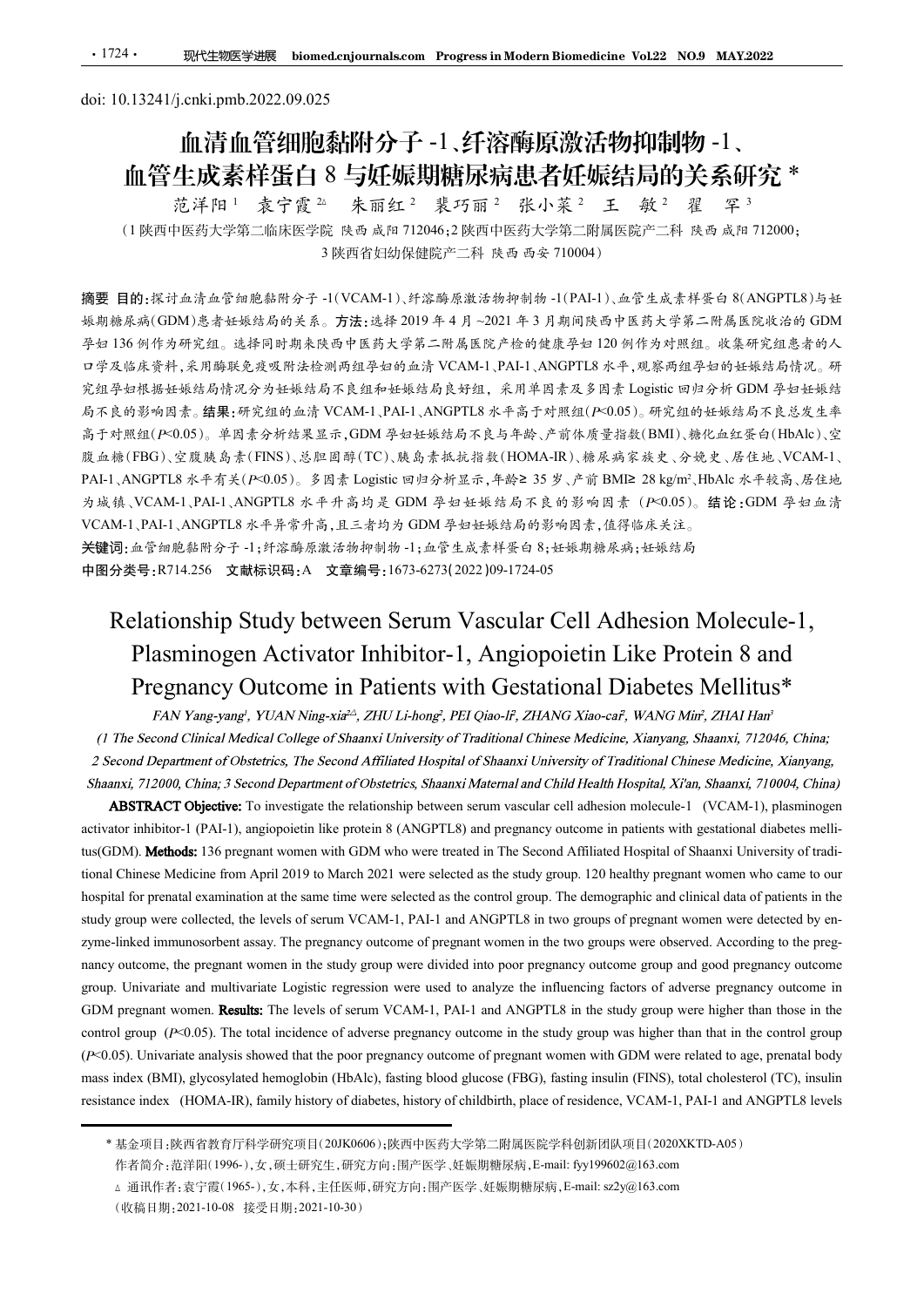$\mathbb{R}$ 代生物医学进展 biomed.cnjournals.com Progress in Modern Biomedicine Vol.22 NO.9 MAY.2022 · 1725 · 1725 · 1725 · 1725 · 1725 · 1725 · 1725 · 1725 · 1725 · 1725 · 1725 · 1725 · 1725 · 1725 · 1725 · 1725 · 1725 · 1725 · 1 022 1725<br>
1725<br>
1725<br>
1725<br>
1, high HbAlc level, city of<br>
1<br>
1 attention<br>
1<br>
1 attention.<br>
1<br>
like protein 8; Gestational **现代生物医学进展 biomed.cnjournals.com Progress in Modern Biomedicine Vol.22 NO.9 MAY.2022** 1725 1.<br>
(P<0.05). Multivariate Logistic regression analysis showed that age ≥ 35 years old, prenatal BMI ≥ 28 kg/m<sup>2</sup>, high HbAlc lev WHE VERTHE **LETT CONDUM (PERTHER CONDUM ACTS)** WERE THE VERTHER (P-0.05). Multivariate Logistic regression analysis showed that age  $\geq 35$  years old, prenatal BMI  $\geq 28$  kg/m<sup>2</sup>, high HbAlc level, city of residence, e and all three are influential factors of pregnancy outcome in pregnant women with GDM, which deserved clinical attention. SERUM variables the molecule-1; Plasminogen activator inhibitor-1; Angiopoietin like proteins of procession analysis showed that age  $\geq 35$  years old, prenatal BMI  $\geq 28$  kg/m<sup>2</sup>, high HbAle level, city of dlevels of **现代生物医学进展** biomed.cnjournals.com Progress in Modern Biomedicine Vol.22 NO.9 MAY.2022<br>
(P<0.05). Multivariate Logistic regression analysis showed that age ≥ 35 years old, prenatal BMI ≥ 28 kg/m<sup>2</sup>, high Hb.<br>
residence, el

## 前言

妊娠糖尿病(GDM)是指妊娠期间,母体并发糖尿病的一 种疾病,可严重影响围生结局[1]。目前有关 GDM 的发病机制尚 未完全阐明,现阶段普遍认为[2], GDM 发生与胰岛β 细胞功能 障碍、炎症损伤、胰岛素抵抗、血管内皮功能损伤密切相关。纤 溶酶原激活物抑制物 -1(PAI-1)是一种可由多种细胞产生的炎 性蛋白,参与着机体炎性反应 [3]。血管细胞黏附分子 -1 (VCAM-1)是内皮功能损伤的分子标记物,参与血管内皮损伤 过程[4]。血管生成素样蛋白 8(ANGPTL8)则与糖脂类代谢和胰 岛素敏感性等生理过程密切相关[5]。鉴于此,本研究通过观察 VCAM-1、PAI-1、ANGPTL8 在 GDM 孕妇中的表达情况,并分 析其与 GDM 孕妇妊娠结局的关系,旨在为 GDM 的筛查和妊 1.2.2 血清 VCAM-1、PAI-1、ANGPTL8 检测 对照组在产检 娠结局干预措施的制定提供一定依据。

### 1 资料与方法

### 1.1 一般资料

1.2 方法

选择 2019年4月~2021年3月期间陕西中医药大学第二 1.2.3 妊娠结局统计及分组 附属医院收治的 GDM 孕妇 136 例作为研究组。选择同时期来 陕西中医药大学第二附属医院产检的健康孕妇 120 例作为对 照组。本研究经过陕西中医药大学第二附属医院伦理学委员会 批准进行。纳入标准:(1)研究组孕妇符合 GDM 的相关诊断标 6%。<br>高期原源活物抑制等1(PAI-1)是一种可止多种细胞学。5、一位在2。只PD 的Mini-Facebury 5时,最后,参与有限公司。<br>高度原源活物抑制等1(PAI-1)是一种可止多种细胞学生的炎。有限公式指示信息和监管与管制监督安全物技术,<br>性医自、参与者机体炎性反应。。血管细胞黏附分子 1 测定采用电化学发光纤(试剂盒喷自溶期障量安电物引降)<br>比重量、最大的及项配携的分子标记物。参与值管内及损伤,每一位了工家进生化 <sup>服</sup> 100 g 葡萄糖耐量试验(OGTT),检测孕妇空腹、1 h、2 h <sup>和</sup> 3 h "a 3" → 5.3 mmol/L,1 h m mole and a map of the main of a map of the main of the main of the main of the main of the main of the main of the main of the main of the main of the main of the main of the main of the main of い2000年、10.0 mmol/L,2 h 血管水平 2.0 mmol/L,2 h 血管系反射,10.0 mmol/L,1 h 血管系及空间下,100.0 mmol/L,1 mmol/L,1 mmol/L,1 mmol/L,1 mmol/L,1 mmol/L,1 h 血管水液 4.6 mmol/L,1 h 血管水液 4.6 mmol/L,1 h 血管大学化学系 10.0 mmol/L,1 h 血管大学化学系 10.0 mmol/L, 2.4 。 血上或解出量1.8 mln类的。 主创工程管理者 2 mmol/L,2 h 血糖水平 2 可以比較使用,使用 5 mmol/L,上述 4 项中有 2 项、指令指标、同时提供用、指标 2 项目<br>5.8 输出率生理过程密切相关<sup>B</sup>。 鉴于此,本研究通过观察 HOMA-IR-FINS× FPG(22.5<br>VCAM-1,PAI-1,ANGPTL8 在 GDM 孕妇中的表达情况,并分 (试剂盒购自北京伊塔生物)<br>析片与 GDM 孕 (2)单胎妊娠;(3)均签署知情同意书。排除标准:(1)妊娠前已 患有糖尿病、甲状腺疾病、高血压;(2)有神经、精神障碍者;(3) 有胎膜早破或者近期有感染性疾病者;(4)伴有血液系统疾病 者;(5)合并有严重的肝肾功能障碍者。 2019 年 4 月 ~2021 年 3 月期间陕西中医岩大学第二 — 1.2.3 妊娠者局辖林及分组 一两组均度同常规产程公司 6 国外公司 1 Comparison of the level of server of serum VCAM-1, 同时需要,以前的<br>大学第二期 国家产格的健康及过,通择同时期来,实践时才能、统计存在最大工程标准的产品,同时需要从运费、实际、服务、实际、服务、公司、公司、公司、公司、公司、公司、公司、公司 Groups VCAM-1(ng/mL) PAI-1(滋g/L) ANGPTL8(ng/mL)

',GDM 发生与胰岛β 细胞功能 抵抗指数(HOMA-IR)、糖尿病家族史、孕次、分娩史、居住地、文 1.2.1 人口学及临床资料收集 采用陕西中医药大学第二附 属医院自制调查量表收集研究组患者的人口学及临床资料,包 括:年龄、产前体质量指数(BMI)、糖化血红蛋白(HbAlc)、 FBG、甘油三酯(TG)、空腹胰岛素(FINS)、总胆固醇(TC)、胰岛素 化程度。 其中产前 BMI= 体重(kg)/ 身高 -(m2); FBG 测定采用葡 萄糖氧化酶法(试剂盒购自沈阳万类生物科技有限公司);FINS 测定采用电化学发光法(试剂盒购自深圳海思安生物技术有限 公司);TG、TC 采用生化酶法测定(试剂盒购自深圳市科润达 生物工程有限公司);HOMA-IR 测定采用稳态模式评估法, HOMA-IR=FINS× FPG/22.5;HbAlc 测定采用高效液相色谱法 (试剂盒购自北京伊塔生物科技有限公司)。 当天抽空腹血 6 mL,研究组则于入院次日抽空腹血 6 mL;两组

\*2.25.18%;病毒时间的,12.25 mm, 12.25 mm, 12.25 mm, 12.25 mm, 12.25 mm, 12.25 g 输出最低的。12.25 g 输出最低的。12.25 g 输出最低的。12.25 g 输出最低的。12.25 g 输出最后的。12.25 g 输出最后,25 g m 12.25 g 输出最后,25 g m 12.25 g m 12.25 g m 12.25 g m 12.25 g m 12. 1.2.2 血清 VCAM-1、PAI-1、ANGPTL8 检测 孕妇的血液标本均室温下静置半小时,离心处理后分离好上清 液保存待检测。采用酶联免疫吸附法[试剂盒购自科邦兴业(北 京)科技有限公司]检测血清 VCAM-1、PAI-1、ANGPTL8 水平。 两组均按时常规产检至分娩。研 究组针对血糖控制不佳者给予降糖治疗,同时指导其运动、饮 食控制方法。统计妊两组孕妇娠结局不良发生情况,包括:产后 出血、巨大儿、围产儿死亡、新生儿窒息、产妇产后感染、新生儿 低血糖、切口脂肪液化、胎膜早破。研究组患者根据最终妊娠结 局情况分为妊娠结局不良组和妊娠结局良好组。

### 1.3 统计学方法

### 2 结果

### 2.1 对照组、研究组血清 VCAM-1、PAI-1、ANGPTL8 水平对比

| Table 1 Comparison of the levels of serum VCAM-1, PAI-1 and ANGPTL8 between the control group and the study group( $x\pm s$ |  |  |
|-----------------------------------------------------------------------------------------------------------------------------|--|--|
|-----------------------------------------------------------------------------------------------------------------------------|--|--|

| 陕西中医药大学第二附属医院产检的健康孕妇 120 例作为对                                        |                    | 食控制方法。统计妊两组孕妇娠结局不良发生情况,包括:产后                                                                                                                                                                                                                                                 |
|----------------------------------------------------------------------|--------------------|------------------------------------------------------------------------------------------------------------------------------------------------------------------------------------------------------------------------------------------------------------------------------|
| 照组。本研究经过陕西中医药大学第二附属医院伦理学委员会                                          |                    | 出血、巨大儿、围产儿死亡、新生儿窒息、产妇产后感染、新生儿                                                                                                                                                                                                                                                |
| 批准进行。纳入标准:(1)研究组孕妇符合 GDM 的相关诊断标                                      |                    | 低血糖、切口脂肪液化、胎膜早破。研究组患者根据最终妊娠结                                                                                                                                                                                                                                                 |
| 准:即在妊娠期 24~28 周行 50 g 葡萄糖负荷试验,检测 1 h 血                               |                    |                                                                                                                                                                                                                                                                              |
| 糖,如果 1 h 后测得的血糖水平≥ 7.2 mmol/L,则需进一步行口                                | 1.3 统计学方法          |                                                                                                                                                                                                                                                                              |
| 服 100 g 葡萄糖耐量试验(OGTT),检测孕妇空腹、1 h、2 h 和 3 h                           |                    | 使用 SPSS23.0 软件分析数据。计数资料以例(%)表示,组                                                                                                                                                                                                                                             |
| 血糖,OGTT 的空腹血糖(FBG)水平≥ 5.3 mmol/L,1 h 血糖水                             |                    | 间比较使用 x2 检验或 Fisher 精确检验。计量资料以均数± 标准                                                                                                                                                                                                                                         |
| 平≥ 10.0 mmol/L,2 h 血糖水平≥ 8.6 mmol/L,3 h 血糖水                          |                    | 差表示,组间比较使用t检验。采用单因素及多因素 Logistic 回                                                                                                                                                                                                                                           |
| 平≥ 7.8 mmol/L, 上述4项中有2项或2项以上符合即可确诊 <sup>[6]</sup> ;                  |                    |                                                                                                                                                                                                                                                                              |
| (2)单胎妊娠;(3)均签署知情同意书。排除标准:(1)妊娠前已<br>患有糖尿病、甲状腺疾病、高血压;(2)有神经、精神障碍者;(3) | 2 结果               |                                                                                                                                                                                                                                                                              |
| 有胎膜早破或者近期有感染性疾病者;(4)伴有血液系统疾病                                         |                    | 2.1 对照组、研究组血清 VCAM-1、PAI-1、ANGPTL8 水平对比                                                                                                                                                                                                                                      |
| 者;(5)合并有严重的肝肾功能障碍者。                                                  |                    | 研究组的血清 VCAM-1、PAI-1、ANGPTL8 水平高于对照                                                                                                                                                                                                                                           |
|                                                                      |                    |                                                                                                                                                                                                                                                                              |
|                                                                      |                    |                                                                                                                                                                                                                                                                              |
|                                                                      |                    |                                                                                                                                                                                                                                                                              |
| $VCAM-1(ng/mL)$                                                      | PAI-1( $\mu$ g/L)  | ANGPTL8(ng/mL)                                                                                                                                                                                                                                                               |
| $61.38 \pm 6.55$                                                     | 186.46± 37.08      | $1.04 \pm 0.12$                                                                                                                                                                                                                                                              |
| $103.11 \pm 11.64$                                                   | $332.53 \pm 46.15$ | $2.94 \pm 0.29$                                                                                                                                                                                                                                                              |
| $-34.716$                                                            | $-27.673$          | $-66.884$                                                                                                                                                                                                                                                                    |
|                                                                      | 0.000              | 0.000                                                                                                                                                                                                                                                                        |
|                                                                      |                    | 局情况分为妊娠结局不良组和妊娠结局良好组。<br>归分析妊娠结局不良的影响因素。检验水准α=0.05。<br>组,组间对比有统计学差异(P<0.05),见表 1。<br>表 1 对照组、研究组血清 VCAM-1、PAI-1、ANGPTL8 水平对比(x+ s)<br>Table 1 Comparison of the levels of serum VCAM-1, PAI-1 and ANGPTL8 between the control group and the study group( $\overline{x}$ ± s) |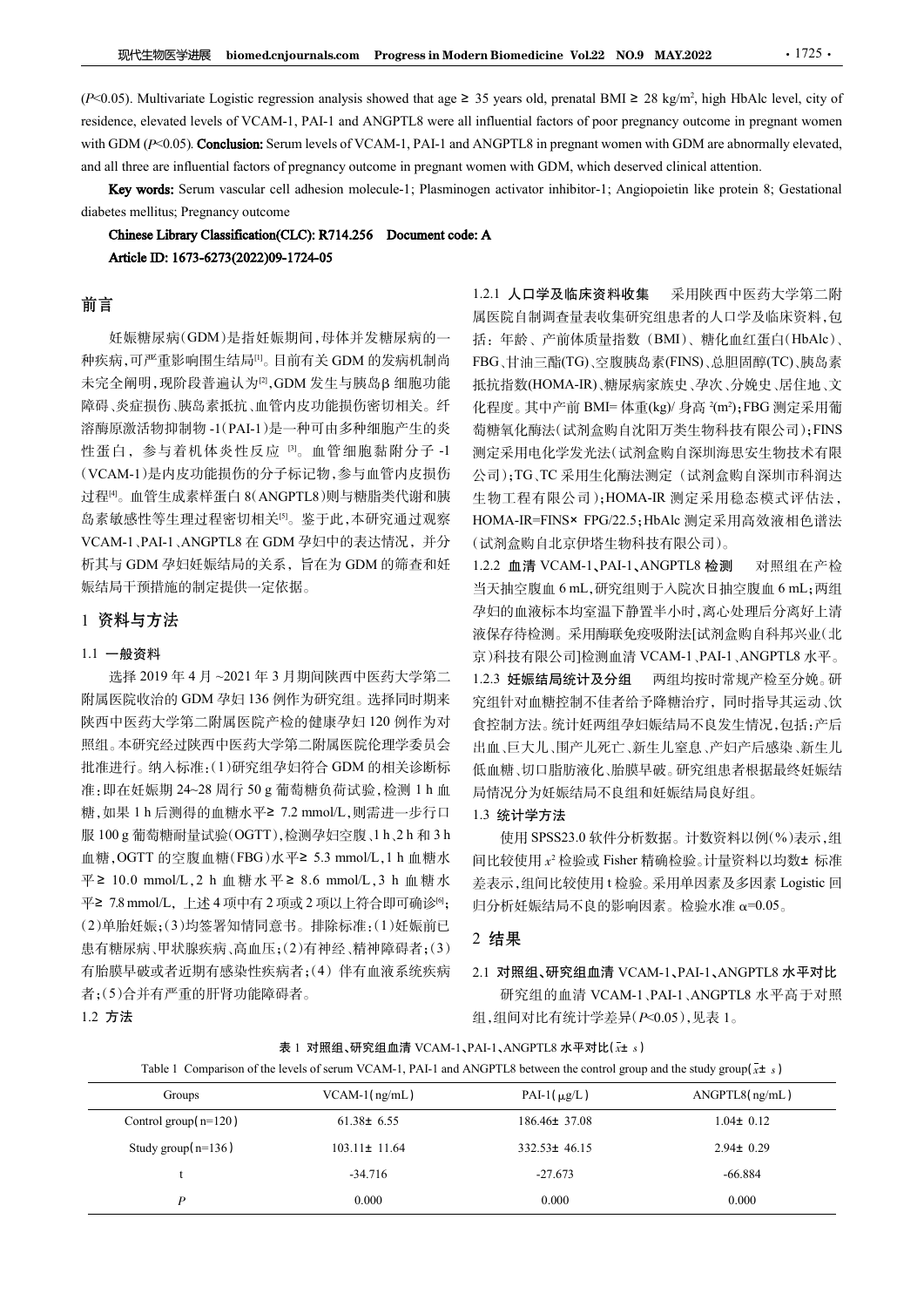### 2.2 对照组、研究组妊娠结局情况对比

|            |          | Table 2 Comparison of pregnancy outcome between control group and study group $\lceil n \binom{9}{2} \rceil$ |               |            |              |            |           |                       |
|------------|----------|--------------------------------------------------------------------------------------------------------------|---------------|------------|--------------|------------|-----------|-----------------------|
|            |          | Premature                                                                                                    | Neonatal      | Maternal   |              |            |           | Total                 |
| Fetal      | Neonatal | rupture of                                                                                                   | hypo-         | postpartum | Incision fat | Postpartum | Perinatal | $\cdots$<br>incidence |
| nacrosomia | asphyxia |                                                                                                              |               |            | liquefaction | hemorrhage | death     |                       |
|            |          |                                                                                                              | ومعموم وبالور | In fact on |              |            |           | $\cdots$              |

|                                           | 2 对照组、研究组妊娠结局情况对比   |                      |                                                                                                                                                                                               |                                            |                                     |                                           | 照组 6.67%(8/120)(P<0.05),见表 2。         |                    |                                           |
|-------------------------------------------|---------------------|----------------------|-----------------------------------------------------------------------------------------------------------------------------------------------------------------------------------------------|--------------------------------------------|-------------------------------------|-------------------------------------------|---------------------------------------|--------------------|-------------------------------------------|
|                                           |                     |                      | 研究组的妊娠结局不良总发生率 25.00%(34/136) 高于对                                                                                                                                                             |                                            |                                     |                                           |                                       |                    |                                           |
|                                           |                     |                      | Table 2 Comparison of pregnancy outcome between control group and study group [n(%)]                                                                                                          | 表 2 对照组、研究组妊娠结局情况对比 [例(%)]                 |                                     |                                           |                                       |                    |                                           |
| Groups                                    | Fetal<br>macrosomia | Neonatal<br>asphyxia | Premature<br>rupture of<br>membranes                                                                                                                                                          | Neonatal<br>hypo-<br>glycemia              | Maternal<br>postpartum<br>infection | Incision fat                              | Postpartum<br>liquefaction hemorrhage | Perinatal<br>death | Total<br>incidence<br>rate                |
| Control<br>group<br>$(n=120)$             | 1(0.83)             | 2(1.67)              | 1(0.83)                                                                                                                                                                                       | 2(1.67)                                    | 1(0.83)                             | 2(1.67)                                   | 1(0.83)                               | 0(0.00)            | 8(6.67)                                   |
| Study group<br>$(n=136)$                  | 8(5.88)             | 7(5.15)              | 3(2.21)                                                                                                                                                                                       | 5(3.68)                                    | 3(2.21)                             | 5(3.68)                                   | 5(3.68)                               | 3(2.21)            | 34(25.00)                                 |
| $\boldsymbol{\chi}^2$<br>$\boldsymbol{P}$ |                     |                      |                                                                                                                                                                                               |                                            |                                     |                                           |                                       |                    | 15.624<br>0.000                           |
|                                           | 3 妊娠结局不良的单因素分析      |                      | 单因素分析结果显示, GDM 孕妇妊娠结局不良与年龄、产 而与 TG、孕次、文化程度无关(P>0.05), 见表 3。<br>iBMI、HbAlc、FBG、FINS、TC、HOMA-IR、糖尿病家族史、分<br>Table 3 Univariate analysis of poor pregnancy outcome $[n(\%), \overline{x} \pm s]$ | 表 3 妊娠结局不良的单因素分析 $[\Theta($ %), $x$ ± $s]$ |                                     |                                           |                                       |                    | 娩史、居住地、VCAM-1、PAI-1、ANGPTL8 水平有关(P<0.05)。 |
|                                           | Factors             |                      |                                                                                                                                                                                               | Poor pregnancy<br>outcome group $(n=34)$   |                                     | Good pregnancy<br>outcome group $(n=102)$ | $x^2/t$                               |                    | $\boldsymbol{P}$                          |
| Age(years)                                |                     | $<$ 35<br>$\geq 35$  |                                                                                                                                                                                               | 13(38.24%)<br>21(61.76%)                   |                                     | 59(57.84%)<br>43(42.16%)                  | 3.935                                 |                    | 0.047                                     |
| Prenatal BMI(kg/m <sup>2</sup> )          |                     | $<$ 28 $\,$          |                                                                                                                                                                                               | 14(41.18%)                                 |                                     | 62(60.78%)                                | 3.977                                 |                    | 0.046                                     |
|                                           | HhAlc(% )           | $\geq 28$            |                                                                                                                                                                                               | 20(58.82%)<br>$13.46 + 1.51$               |                                     | 40(39.22%)<br>$10.29 + 1.37$              | 11 387                                |                    | 0.000                                     |

### 2.3 妊娠结局不良的单因素分析

| 表 3 妊娠结局不良的单因素分析 [例(%), $\vec{x}$ ± $s$ ] |
|-------------------------------------------|
|-------------------------------------------|

|                                  |                                          | memoranes | giycemia          | iniection                                                                           |                  |         |         | rate                                      |
|----------------------------------|------------------------------------------|-----------|-------------------|-------------------------------------------------------------------------------------|------------------|---------|---------|-------------------------------------------|
| Control                          |                                          |           |                   |                                                                                     |                  |         |         |                                           |
| group<br>$(n=120)$               | 1(0.83)<br>2(1.67)                       | 1(0.83)   | 2(1.67)           | 1(0.83)                                                                             | 2(1.67)          | 1(0.83) | 0(0.00) | 8(6.67)                                   |
| Study group<br>$(n=136)$         | 7(5.15)<br>8(5.88)                       | 3(2.21)   | 5(3.68)           | 3(2.21)                                                                             | 5(3.68)          | 5(3.68) | 3(2.21) | 34(25.00)                                 |
| $\boldsymbol{x}^2$               |                                          |           |                   |                                                                                     |                  |         |         | 15.624                                    |
| $\boldsymbol{P}$                 |                                          |           |                   |                                                                                     |                  |         |         | 0.000                                     |
|                                  |                                          |           |                   |                                                                                     |                  |         |         |                                           |
| 2.3 妊娠结局不良的单因素分析                 |                                          |           |                   |                                                                                     |                  |         |         | 娩史、居住地、VCAM-1、PAI-1、ANGPTL8 水平有关(P<0.05)。 |
|                                  | 单因素分析结果显示, GDM 孕妇妊娠结局不良与年龄、产             |           |                   | 而与TG、孕次、文化程度无关(P>0.05),见表 3。                                                        |                  |         |         |                                           |
|                                  | 前 BMI、HbAlc、FBG、FINS、TC、HOMA-IR、糖尿病家族史、分 |           |                   |                                                                                     |                  |         |         |                                           |
|                                  |                                          |           |                   | 表 3 妊娠结局不良的单因素分析 $[\mathfrak{M}(%),x_{\pm s}]$                                      |                  |         |         |                                           |
|                                  |                                          |           |                   | Table 3 Univariate analysis of poor pregnancy outcome $[n(\%), \overline{x} \pm s]$ |                  |         |         |                                           |
|                                  | Factors                                  |           | Poor pregnancy    |                                                                                     | Good pregnancy   | $x^2/t$ |         |                                           |
|                                  |                                          |           |                   | outcome group( $n=34$ ) outcome group( $n=102$ )                                    |                  |         |         | $\boldsymbol{P}$                          |
| Age(years)                       | $<$ 35                                   |           | 13(38.24%)        |                                                                                     | 59(57.84%)       | 3.935   |         | 0.047                                     |
|                                  | $\geq$ 35                                |           | 21(61.76%)        |                                                                                     | $43(42.16\%)$    |         |         |                                           |
| Prenatal BMI(kg/m <sup>2</sup> ) | $<$ 28                                   |           | $14(41.18\%)$     |                                                                                     | $62(60.78\%)$    | 3.977   |         | 0.046                                     |
|                                  | $\geq 28$                                |           | 20(58.82%)        |                                                                                     | 40(39.22%)       |         |         |                                           |
|                                  | $HbAlc$ (%)                              |           | $13.46 \pm 1.51$  |                                                                                     | $10.29 \pm 1.37$ | 11.387  |         | 0.000                                     |
|                                  | FBG(mmol/L)                              |           | $8.91 \pm 0.67$   |                                                                                     | $8.02 \pm 0.54$  | 7.820   |         | 0.000                                     |
|                                  | TG(mmol/L)                               |           | $1.65 \pm 0.34$   |                                                                                     | $1.61 \pm 0.28$  | 0.683   |         | 0.496                                     |
|                                  | FINS(pmol/mL)                            |           | $18.61 \pm 1.07$  |                                                                                     | $14.36 \pm 1.14$ | 19.108  |         | 0.000                                     |
|                                  | TC(mmol/L)                               |           | $6.38 \pm 0.69$   |                                                                                     | $5.03 \pm 0.51$  | 12.179  |         | 0.000                                     |
|                                  | HOMA-IR                                  |           | $7.37 \pm 0.92$   |                                                                                     | $5.12 \pm 0.84$  | 18.649  |         | 0.000                                     |
| Family history of                | Yes                                      |           | 22(64.71%)        |                                                                                     | 38(37.25%)       | 7.794   |         | 0.005                                     |
| diabetes                         | $\rm No$                                 |           | 12(35.29%)        |                                                                                     | 64(62.75%)       |         |         |                                           |
| Pregnancy times                  | $\leq 1$                                 |           | 18(52.94%)        |                                                                                     | 63(61.76%)       | 0.559   |         | 0.455                                     |
| (times)                          | $>\!1$                                   |           | $16(47.06\%)$     |                                                                                     | 39(38.24%)       |         |         |                                           |
| History of childbirth            | Yes                                      |           | 24(70.59%)        |                                                                                     | 35(34.31%)       | 15.747  |         | 0.000                                     |
|                                  | ${\rm No}$                               |           | $10(29.41\%)$     |                                                                                     | 67(65.69%)       |         |         |                                           |
| Place of residence               | Countryside                              |           | $9(26.47\%)$      |                                                                                     | 66(64.71%)       | 15.071  |         | 0.000                                     |
|                                  | City                                     |           | 25(73.53%)        |                                                                                     | 36(35.29%)       |         |         |                                           |
|                                  | Primary school and below                 |           | $15(44.12\%)$     |                                                                                     | 26(25.49%)       | 4.641   |         | 0.098                                     |
| Education degree                 | Junior high school                       |           | $11(32.35\%)$     |                                                                                     | 37(36.27%)       |         |         |                                           |
|                                  | College degree or above                  |           | 8(23.53%)         |                                                                                     | 39(38.24%)       |         |         |                                           |
|                                  | VCAM-1(ng/mL)                            |           | $122.56 \pm 5.91$ |                                                                                     | $96.63 \pm 6.41$ | 20.815  |         | 0.000                                     |
|                                  | PAI-1( $\mu$ g/L)                        |           | 391.56± 12.64     |                                                                                     | 312.85± 14.93    | 27.602  |         | 0.000                                     |
|                                  | ANGPTL8(ng/mL)                           |           | $3.68 \pm 0.84$   |                                                                                     | $2.69 \pm 0.53$  | 8.052   |         | $0.000\,$                                 |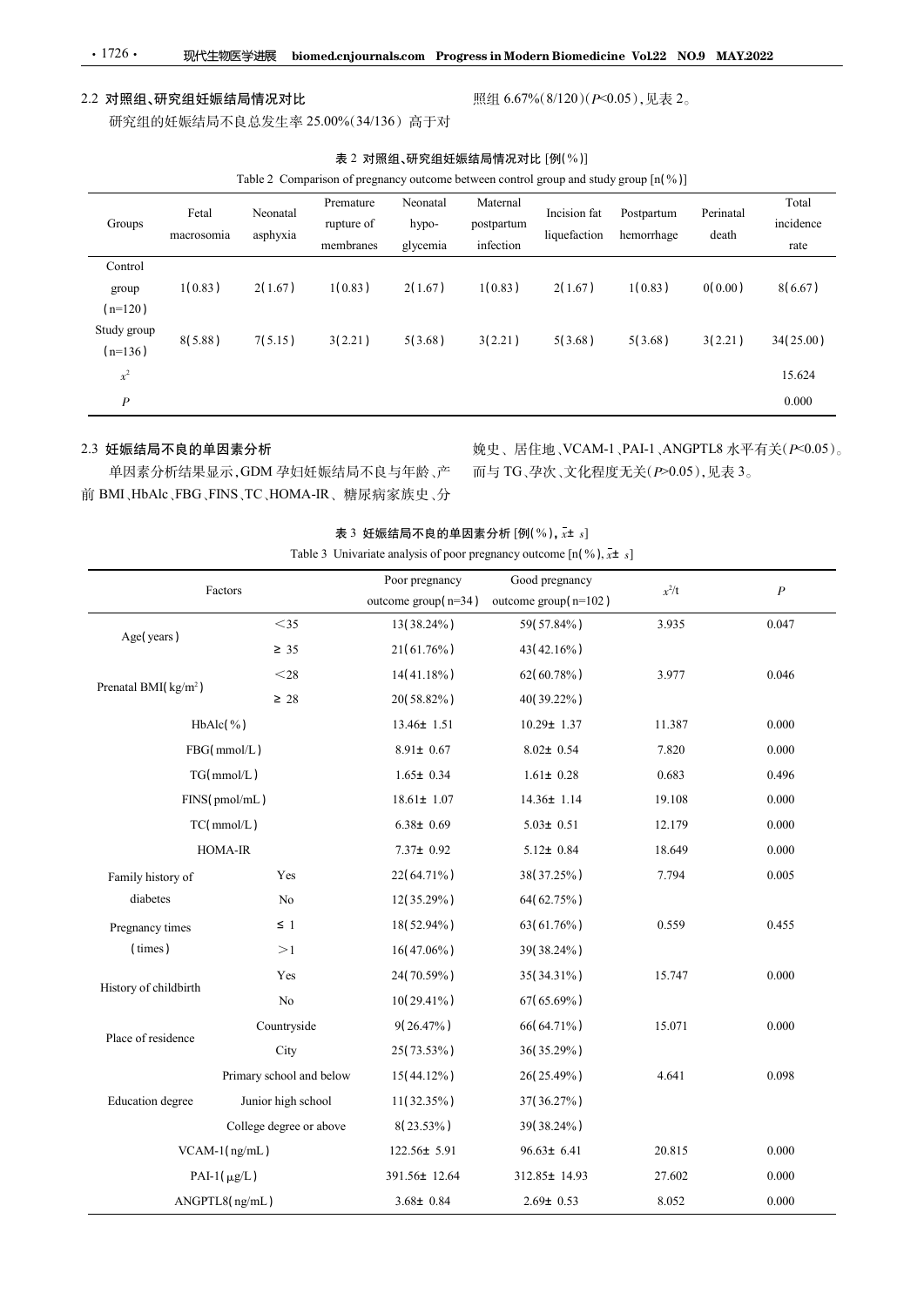### 2.4 妊娠结局不良的多因素 Logistic 回归分析

将表 3 中差异有统计学意义的变量作为自变量并进行变 量说明,将妊娠结局情况作为因变量(0= 良好,1= 不良),赋值 情况如下:年龄:<35 岁 =0,≥ 35 岁 =1;产前 BMI:<28 **现代生物医学进展 biomed.cnjournals.com Progress in Modern Biomedicine Vol.22 NO.9 MA**<br>
2.4 妊娠结局不良的多因素 Logistic 回归分析 HbAlc、FBG、FINS、TC、HOMA-IR、<br>
将表 3 中差异有统计学意义的变量作为自变量并进行变 则均为连续变量。建立多因素 Lo<br>
量说明、将妊娠结局情况作为因变量(0= 良好、1= 不良),赋值 =0,有 =1;分娩史:无 =0,有 =1;居住地:农村 =0,城镇 =1;

HbAlc、FBG、FINS、TC、HOMA-IR、VCAM-1、PAI-1、ANGPTL8 则均为连续变量。建立多因素 Logistic 回归分析模型,行逐步 后退法(α  $_{R8I}$  =0.05,α  $_{M1R}$  =0.10),最终分析结果显示:年龄≥ 35 ern Biomedicine Vol.22 NO.9 MAY.2022 · 1727 ·<br>HbAlc、FBG、FINS、TC、HOMA-IR、VCAM-1、PAI-1、ANGPTL8<br>则均为连续变量。建立多因素 Logistic 回归分析模型,行逐步<br>后退法(α <sub>條和</sub> =0.05,α <sub>绷除</sub> =0.10),最终分析结果显示:年龄≥ 35<br>岁、产前 BMI≥ 28 kg/m<sup>2</sup>、HbAlc 水平较高、居住地为城镇、<br>VCAM-岁、产前 BMI≥ 28 kg/m<sup>2</sup>、HbAlc 水平较高、居住地为城镇、 VCAM-1、PAI-1、ANGPTL8 水平升高均是导致 GDM 孕妇妊娠 结局不良的影响因素(P<0.05),见表 4。 Vol.22 NO.9 MAY.2022 · 1727 ·<br>
NS、TC、HOMA-IR、VCAM-1、PAI-1、ANGPTL8<br>
Le。建立多因素 Logistic 回归分析模型, 行逐步<br>
0.05,  $\alpha$  <sub>馴除</sub> =0.10), 最终分析结果显示: 年齢2 35<br>
2 28 kg/m<sup>2</sup>, HbAlc 水平较高、居住地为城镇、<br>
ANGPTL8 水平升高均是导致 GDM 孕妇妊娠<br>
同因素(P<0.05), 见表 4。<br>

| 现代生物医学进展                                                                  |         |       | biomed.cnjournals.com Progress in Modern Biomedicine Vol.22 NO.9 MAY.2022   |                         |           | $\cdot$ 1727 $\cdot$                                                  |
|---------------------------------------------------------------------------|---------|-------|-----------------------------------------------------------------------------|-------------------------|-----------|-----------------------------------------------------------------------|
| 2.4 妊娠结局不良的多因素 Logistic 回归分析                                              |         |       |                                                                             |                         |           | HbAlc FBG FINS TC HOMA-IR VCAM-1 PAI-1 ANGPTL8                        |
| 将表3中差异有统计学意义的变量作为自变量并进行变                                                  |         |       |                                                                             |                         |           | 则均为连续变量。建立多因素 Logistic 回归分析模型,行逐步                                     |
| 量说明,将妊娠结局情况作为因变量(0=良好,1=不良),赋值                                            |         |       |                                                                             |                         |           | 后退法(α <sub>保留</sub> = 0.05, α <sub>剔除</sub> = 0.10), 最终分析结果显示: 年龄≥ 35 |
| 清况如下: 年龄: <35 岁 =0, ≥ 35 岁 =1; 产前 BMI: <28                                |         |       |                                                                             |                         |           | 岁、产前 BMI≥ 28 kg/m <sup>2</sup> 、HbAlc 水平较高、居住地为城镇、                    |
| cg/m <sup>2=0</sup> , ≥ 28 kg/m <sup>2=1</sup> ;糖尿病家族史: 无 =0, 有 =1; 孕次: 无 |         |       |                                                                             |                         |           | VCAM-1、PAI-1、ANGPTL8 水平升高均是导致 GDM 孕妇妊娠                                |
| =0, 有 =1; 分娩史: 无 =0, 有 =1; 居住地: 农村 =0, 城镇 =1;                             |         |       |                                                                             | 结局不良的影响因素(P<0.05),见表 4。 |           |                                                                       |
|                                                                           |         |       |                                                                             |                         |           |                                                                       |
|                                                                           |         |       | 表 4 妊娠结局不良的多因素 Logistic 回归分析                                                |                         |           |                                                                       |
|                                                                           |         |       | Table 4 Multivariate Logistic regression analysis of poor pregnancy outcome |                         |           |                                                                       |
| Variable                                                                  | $\beta$ | SE    | Wald $x^2$                                                                  | $\boldsymbol{P}$        | <b>OR</b> | 95%CI                                                                 |
| Age                                                                       | 0.774   | 0.526 | 7.247                                                                       | 0.015                   | 3.439     | $1.826 - 5.349$                                                       |
| Prenatal BMI                                                              | 0.936   | 0.614 | 8.028                                                                       | 0.012                   | 1.864     | 1.118~2.843                                                           |
| HbAlc                                                                     | 1.138   | 0.425 | 8.341                                                                       | 0.011                   | 4.806     | 1.539~6.082                                                           |
| Place of residence                                                        | 0.639   | 0.308 | 6.135                                                                       | 0.021                   | 3.824     | $1.935 - 5.687$                                                       |
| VCAM-1                                                                    | 0.537   | 0.283 | 5.169                                                                       | 0.025                   | 1.963     | $1.253 - 2.864$                                                       |
| PAI-1                                                                     | 0.641   | 0.282 | 5.253                                                                       | 0.023                   | 1.746     | $1.186 \sim 3.369$                                                    |

# 表 4 妊娠结局不良的多因素 Logistic 回归分析

### 3 讨论

GDM 好发于妊娠中晚期, 现有的报道均证实<sup>[7]</sup>, GDM 可 引起母体和新生儿近远期并发症和合并症的发生。而引起妊娠 结局不良的原因可能有以下几点:GDM 孕妇存在胰岛素抵抗, 可诱导机体糖脂代谢紊乱,导致妊娠高血压等并发症的发生风 险增加[8,9];GDM 孕妇长期处于高血糖状态下,会导致人体血管 内皮功能受损,诱发血管舒张功能障碍,增加胎膜早破风险[10,11] GDM 孕妇过多的葡萄糖能够穿过母体胎盘,刺激胎儿胰腺,导 致胎儿产生大量胰岛素,诱发巨大儿[12]。此外,胎儿体内高胰岛 素可促进葡萄糖分解吸收,胎儿肺成熟时间延长,增加新生儿 窒息发生风险[13] 。

VCAM-1 属于内皮功能损伤的标记分子,参与血管形成、 内皮损伤等过程 [14]。本次研究结果显示,GDM 孕妇体内 关系密切。推测可能是因为 VCAM-1 可通过损伤血管内皮,诱 发胰岛素抵抗[15]。同时 VCAM-1 可损伤胎盘血管床,造成胎盘 功能不全,进而影响胎儿的生长发育<sup>[16]</sup>。既往的报道证实<sup>[17</sup>,在 GDM 发生发展机制的研究中发现,多种炎症因子参与了这一 病理过程。PAI-1 作为一种非常重要的炎症因子[18],本研究中发 现, GDM 孕妇体内 PAI-1 水平异常升高。与陈晓萍等<sup>[9]</sup>学者报 道的 GDM 孕妇较正常妊娠妇女相比有较高水平的 PAI-1 这 一结论一致。考虑 PAI-1 可能是作为炎症因子来干扰胰岛素的 代谢,导致血糖失控,诱发或加重 GDM[20]。同时研究也发现, PAI-1 水平升高是导致 GDM 产妇妊娠结局不良的影响因素, [1] Plows JF, Stanley JL, Baker PN, et al. The Pathophysiology of 主要是因为 PAI-1 导致血糖失控, 使羊水中糖的含量增加,最 Gestational Diabetes Mellitus[J]. Int J Mol Sci, 2018, 19(11): 3342 终影响分娩的结局[21]。提示临床可通过调节 PAI-1 水平来延缓 [2] Chiefari E, Arcidiacono B, Foti D, et al. Gestational diabetes melli<br>https://www.compacted.com/article/indiabetes/indiabetes/indiabetes/indiabetes/indiabetes/indiabetes/indiabetes 或阻止 GDM 的病情进展。ANGPTL8 是近年新发现的与脂类

,GDM 可 升高是导致 GDM 产妇妊娠结局不良的影响因素。猜测 。 较高、居住地为城镇也是导致 GDM 产妇妊娠结局不良的影响 VCAM-1 呈高水平状态,且 VCAM-1 水平升高是 GDM 产妇妊 之一,产前 BMI 过高说明孕妇处于脂肪代谢过剩状态,这一状 娠结局不良的影响因素。可见 VCAM-1 与 GDM 不良妊娠结局 --- 态会影响血糖的正常代谢,提高不良妊娠结局的发生风险<sup>[27,28]</sup>。 ANGPTL8 上升[22]。本次研究结果显示,研究组 ANGPTL8 水平 高于对照组, 且多因素 Logistic 回归分析显示 ANGPTL8 水平 ANGPTL8 可能通过影响葡萄糖动态平衡和胰岛素抵抗性,导 致胎儿缺氧、宫内窘迫,甚至导致新生儿窒息,进而导致不良妊 娠结局[23]。除此之外,导致妊娠不良结局发生的影响因素较多, analysis of poor pregnancy outcome<br>
7 0.015 3.439 1.826-5.349<br>
8 0.012 1.864 1.118-2.843<br>
1 0.011 4.806 1.539-6.082<br>
5 0.021 3.824 1.935-5.687<br>
9 0.025 1.963 1.253-2.864<br>
8 0.023 1.746 1.186~3.369<br>
9 0.000 4.011 1.277~7. 本次研究发现年龄≥ 35 岁、产前 BMI≥ 28 kg/m<sup>2</sup>、HbAlc 水平 因素。分析原因,HbAlc 是反映人体血糖情况的常用指标, HbAlc 过高提示孕妇长期处于高血糖不受控状态下,过高的血 糖易导致母婴妊娠不良结局,这与以往的研究结果一致[24]。而 年龄越大的孕妇其基础代谢率低,葡萄糖转运蛋白功能低下, 同时其胰岛素信号转导及受体数量减少,导致血糖居高不下, 增加妊娠结局不良风险[25,26] 。BMI 是评估个体是否肥胖的指标 而居住于城镇的 GDM 孕妇其妊娠结局不良发生风险更高可 能与其生活方式以及生活环境污染程度相对更高有关[29,30]。提 示临床治疗过程中,应注意普及健康生活饮食习惯教育,并及 时给予 GDM 孕妇一定的心理疏导,以改善母婴结局。 [1] Plows JF, Stanley JL, Baker PN, et al. The Pathophysiology of Ces 分析原因、HbAle 是反映人体血糖情况的常用指标、<br>
ce 过高提示孕妇长期处于高血糖不受控状态下,过高的血压、过高度、吸收、下降、吸收、下降、可以使的研究结果一致的。<br>
ce 过高提示使用对于高血糖不受控制系结果一致。而<br>
ce 这可以为学生的方式,这与以往的研究结果一致的。<br>
The Mol Scienty、有限,是可以使用的时间的方式,以及一种的时间的方式,以及变化数量减少,导致血糖后高不下,<br>
The Mol Scien [2] Chiefari E, Arcidiacono B, Foti D, et al. Gestational diabetes mellitus: an updated overview[J]. J Endocrinol Invest, 2017, 40(9): 899-909 年龄越大的孕妇其基础代谢率低, 葡萄糖转运蛋白功能低下,<br>同时其胰岛素信号转导及受体数量减少, 导致血糖居高不下,<br>增加妊娠结局不良风险<sup>18.30</sup>。BMI 是评估个体是否肥胖的指标<br>之一,产前 BMI 过高说明孕妇处于脂肪代谢过剩状态,这一次。<br>之一,产前 BMI 过高说明孕妇处于脂肪代谢过剩状态,这一次。<br>定义能向血糖的GDM 孕妇其妊娠结局的发生风险更高可<br>而居生于城镇的 GDM 孕妇其妊娠结局与发生风险更高可<br>能与其生活方式以及 其胰岛素信号转导及受体数量减少、导致血糖居高不下,<br>妊娠结局不良风险<sup>Exan</sup>。BMI 是评估个体是否肥胖的指标<br>·,产前 BMI 过高说明孕妇处于脂肪代谢过剩状态,这一状<br>·,产前 BMI 过高说明孕妇处于脂肪代谢过剩状态,这一秋<br>影响血糖的正常代谢,提高不良好娠结局的发生风险<sup>Ezan</sup>。<br>提到血糖的CMM 孕妇共其妊娠结局和发生风险更高可<br><br>其实治疗过程中,应注意普及健康生活饮食习惯教育,并及<br>不全行方式以及生活环境存染程度相对更

综上所述,年龄、产前 BMI、HbAlc、居住地、VCAM-1、 PAI-1、ANGPTL8 均是 GDM 产妇妊娠结局的影响因素。在临 床上可加强 GDM 患者相关指标的监测,制定合理的治疗措施 干预妊娠的结局。

### 参 考 文 献(References)

- 
- 
- 代谢相关的分泌性蛋白因子,目前的研究已经证实 GDM 孕妇 Wascular Adhesion Molecule-1. Plasminogen Activator Inhibitor-1.